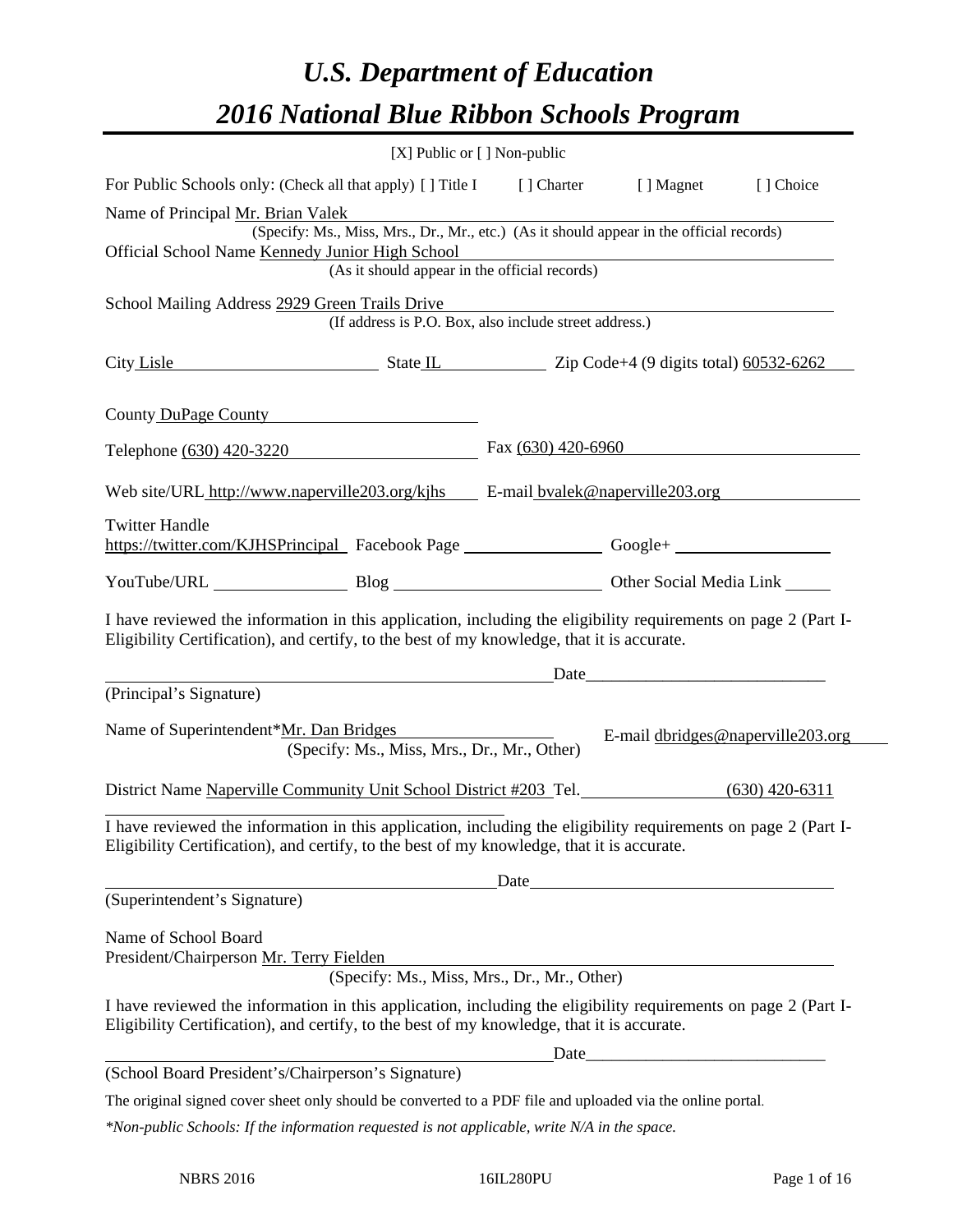The signatures on the first page of this application (cover page) certify that each of the statements below, concerning the school's eligibility and compliance with U.S. Department of Education and National Blue Ribbon Schools requirements, are true and correct.

- 1. The school configuration includes one or more of grades K-12. (Schools on the same campus with one principal, even a K-12 school, must apply as an entire school.)
- 2. The public school has met their state's accountability requirements (i.e., avoided sanctions) in participation, performance in reading (or English language arts) and mathematics, and other academic indicators (i.e., attendance rate and graduation rate) using the most recent accountability results available for the year prior to nomination.
- 3. To meet final eligibility, a public school must meet the state's accountability requirements (i.e., avoided sanctions) in participation, performance in reading (or English language arts) and mathematics, and other academic indicators (i.e., attendance rate and graduation rate) for the year in which they are nominated (2015-2016) and be certified by the state representative. Any status appeals must be resolved at least two weeks before the awards ceremony for the school to receive the award.
- 4. If the school includes grades 7 or higher, the school must have foreign language as a part of its curriculum.
- 5. The school has been in existence for five full years, that is, from at least September 2010 and each tested grade must have been part of the school for the past three years.
- 6. The nominated school has not received the National Blue Ribbon Schools award in the past five years: 2011, 2012, 2013, 2014, or 2015.
- 7. The nominated school has no history of testing irregularities, nor have charges of irregularities been brought against the school at the time of nomination. The U.S. Department of Education reserves the right to disqualify a school's application and/or rescind a school's award if irregularities are later discovered and proven by the state.
- 8. The nominated school or district is not refusing Office of Civil Rights (OCR) access to information necessary to investigate a civil rights complaint or to conduct a district-wide compliance review.
- 9. The OCR has not issued a violation letter of findings to the school district concluding that the nominated school or the district as a whole has violated one or more of the civil rights statutes. A violation letter of findings will not be considered outstanding if OCR has accepted a corrective action plan from the district to remedy the violation.
- 10. The U.S. Department of Justice does not have a pending suit alleging that the nominated school or the school district as a whole has violated one or more of the civil rights statutes or the Constitution's equal protection clause.
- 11. There are no findings of violations of the Individuals with Disabilities Education Act in a U.S. Department of Education monitoring report that apply to the school or school district in question; or if there are such findings, the state or district has corrected, or agreed to correct, the findings.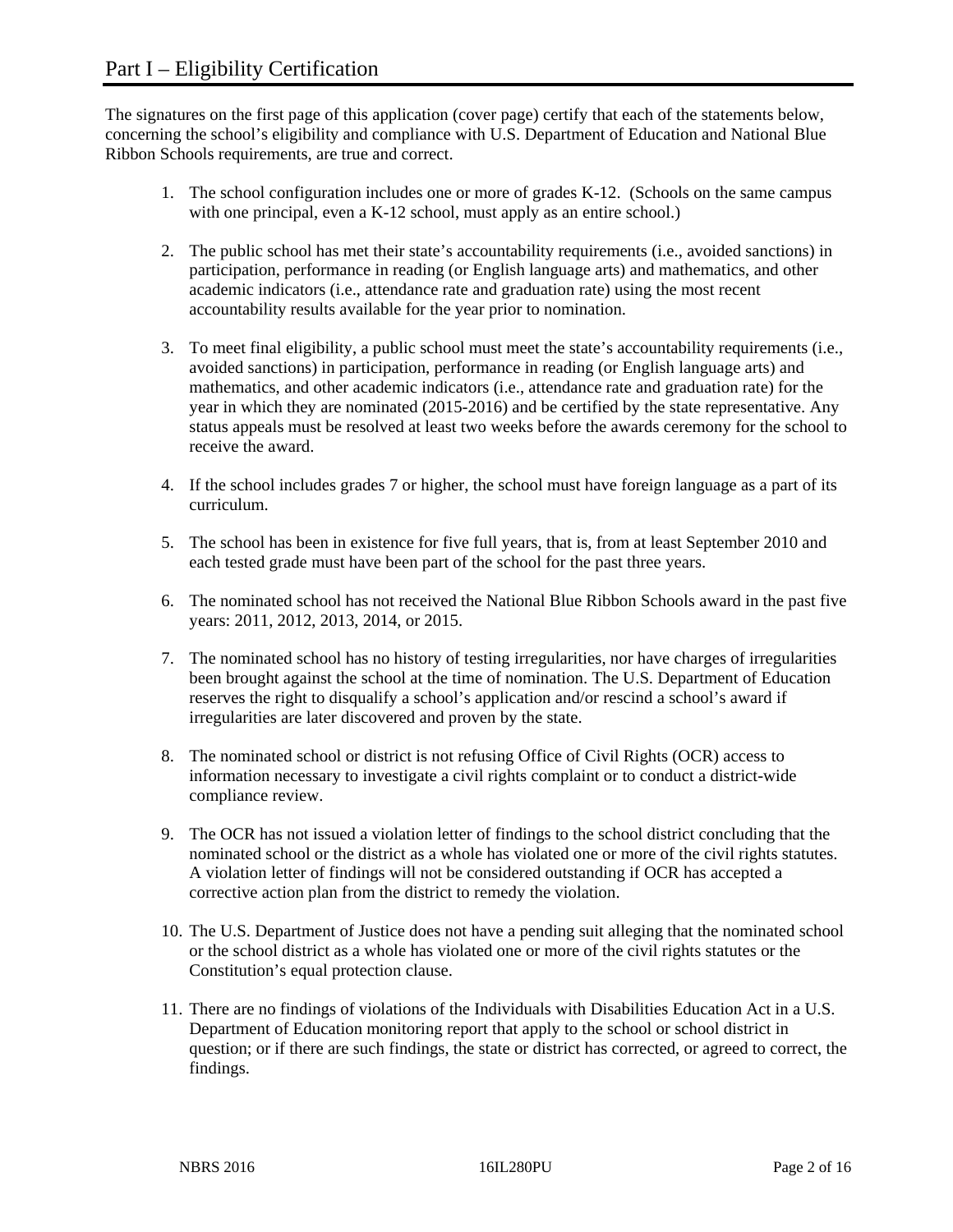## **Data should be provided for the most recent school year (2015-2016) unless otherwise stated.**

## **DISTRICT**

1. Number of schools in the district  $14$  Elementary schools (includes K-8) (per district designation): 5 Middle/Junior high schools 2 High schools 0 K-12 schools

21 TOTAL

**SCHOOL** (To be completed by all schools)

- 2. Category that best describes the area where the school is located:
	- [] Urban or large central city [ ] Suburban with characteristics typical of an urban area [X] Suburban [ ] Small city or town in a rural area [ ] Rural
- 3. Number of students as of October 1, 2015 enrolled at each grade level or its equivalent in applying school:

| Grade                           | # of         | # of Females | <b>Grade Total</b> |
|---------------------------------|--------------|--------------|--------------------|
|                                 | <b>Males</b> |              |                    |
| <b>PreK</b>                     | 0            | 0            | 0                  |
| $\mathbf K$                     | 0            | 0            | 0                  |
| 1                               | 0            | 0            | 0                  |
| $\overline{2}$                  | 0            | 0            | 0                  |
| 3                               | 0            | 0            | 0                  |
| 4                               | 0            | 0            | 0                  |
| 5                               | 0            | 0            | 0                  |
| 6                               | 174          | 156          | 330                |
| 7                               | 154          | 158          | 312                |
| 8                               | 160          | 149          | 309                |
| 9                               | 0            | $\theta$     | 0                  |
| 10                              | $\Omega$     | 0            | $\Omega$           |
| 11                              | 0            | 0            | $\mathbf{\Omega}$  |
| 12 or higher                    | 0            | 0            | $\mathbf{\Omega}$  |
| <b>Total</b><br><b>Students</b> | 488          | 463          | 951                |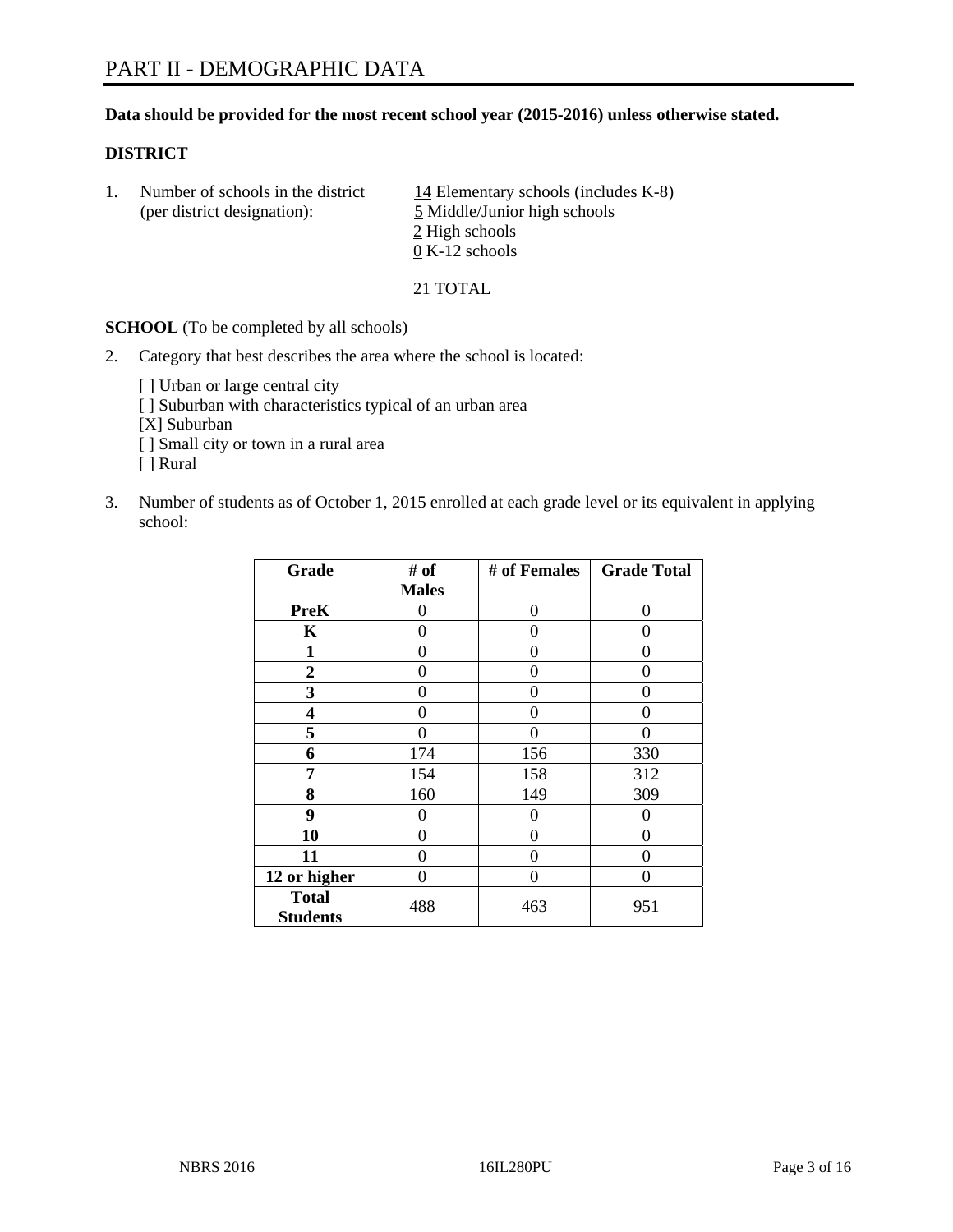the school: 33 % Asian

4. Racial/ethnic composition of  $\qquad 0\%$  American Indian or Alaska Native 2 % Black or African American 6 % Hispanic or Latino 0 % Native Hawaiian or Other Pacific Islander 55 % White 4 % Two or more races **100 % Total** 

(Only these seven standard categories should be used to report the racial/ethnic composition of your school. The Final Guidance on Maintaining, Collecting, and Reporting Racial and Ethnic Data to the U.S. Department of Education published in the October 19, 2007 *Federal Register* provides definitions for each of the seven categories.)

5. Student turnover, or mobility rate, during the  $2014 - 2015$  school year:  $10\%$ 

This rate should be calculated using the grid below. The answer to (6) is the mobility rate.

| <b>Steps For Determining Mobility Rate</b>    | Answer |  |
|-----------------------------------------------|--------|--|
| (1) Number of students who transferred to     |        |  |
| the school after October 1, 2014 until the    | 59     |  |
| end of the 2014-2015 school year              |        |  |
| (2) Number of students who transferred        |        |  |
| from the school after October 1, 2014 until   | 30     |  |
| the end of the 2014-2015 school year          |        |  |
| (3) Total of all transferred students [sum of | 89     |  |
| rows $(1)$ and $(2)$ ]                        |        |  |
| (4) Total number of students in the school as | 927    |  |
| of October 1, 2014                            |        |  |
| (5) Total transferred students in row (3)     | 0.096  |  |
| divided by total students in row (4)          |        |  |
| $(6)$ Amount in row $(5)$ multiplied by 100   | 10     |  |

6. English Language Learners (ELL) in the school:  $0\%$ 

0 Total number ELL

Specify each non-English language represented in the school (separate languages by commas):

- 7. Students eligible for free/reduced-priced meals: 9 % Total number students who qualify: 86
- 8. Students receiving special education services: 12 %

113 Total number of students served

Indicate below the number of students with disabilities according to conditions designated in the Individuals with Disabilities Education Act. Do not add additional conditions. It is possible that students may be classified in more than one condition.

| 14 Autism                             | 0 Orthopedic Impairment                   |
|---------------------------------------|-------------------------------------------|
| 0 Deafness                            | 12 Other Health Impaired                  |
| 0 Deaf-Blindness                      | 10 Specific Learning Disability           |
| 0 Emotional Disturbance               | 14 Speech or Language Impairment          |
| 1 Hearing Impairment                  | 0 Traumatic Brain Injury                  |
| 1 Mental Retardation                  | $Q$ Visual Impairment Including Blindness |
| $\underline{0}$ Multiple Disabilities | 1 Developmentally Delayed                 |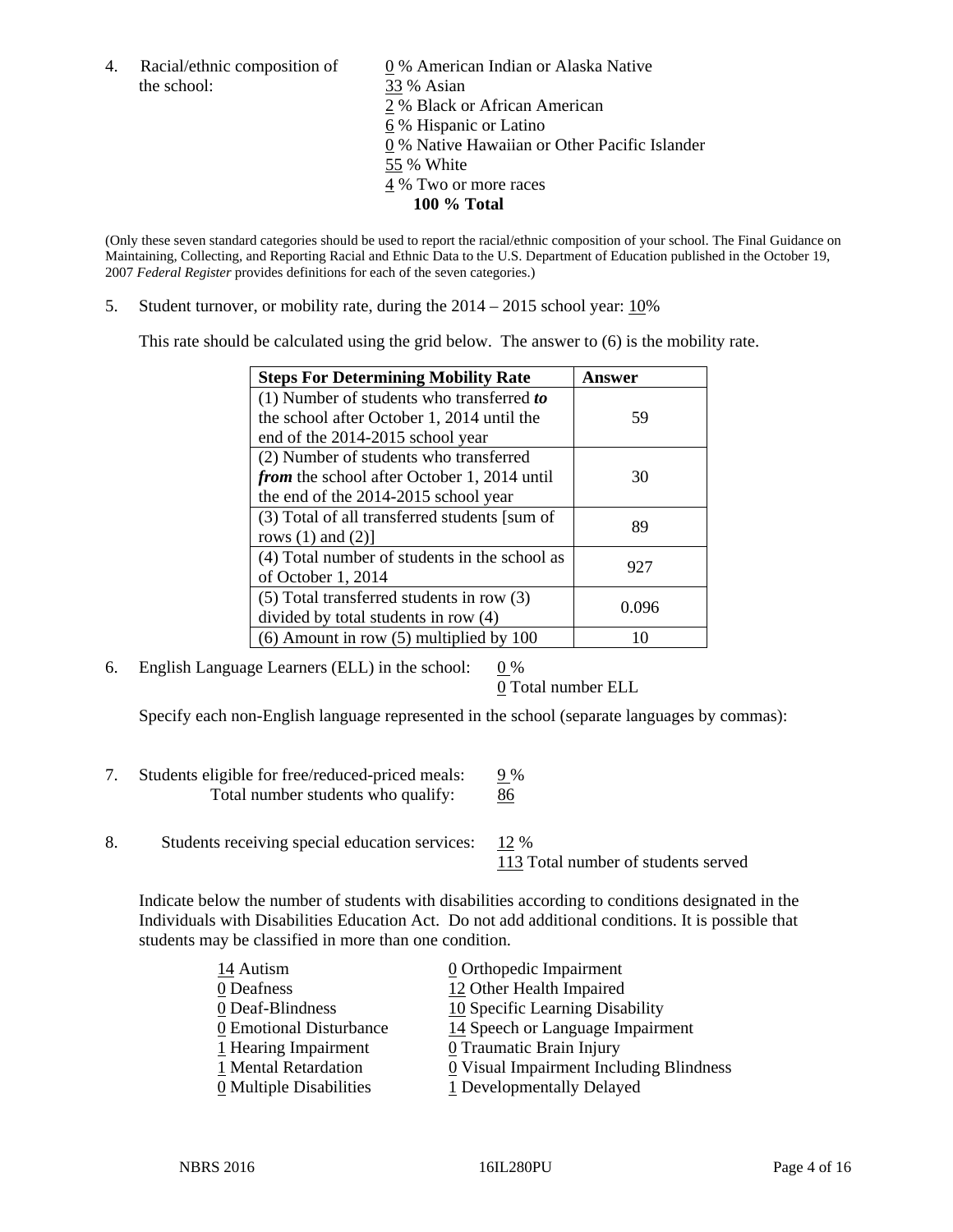- 9. Number of years the principal has been in her/his position at this school:  $6$
- 10. Use Full-Time Equivalents (FTEs), rounded to nearest whole numeral, to indicate the number of school staff in each of the categories below:

|                                       | <b>Number of Staff</b> |
|---------------------------------------|------------------------|
| Administrators                        |                        |
| Classroom teachers                    | 39                     |
| Resource teachers/specialists         |                        |
| e.g., reading, math, science, special | 24                     |
| education, enrichment, technology,    |                        |
| art, music, physical education, etc.  |                        |
| Paraprofessionals                     | 14                     |
| Student support personnel             |                        |
| e.g., guidance counselors, behavior   |                        |
| interventionists, mental/physical     |                        |
| health service providers,             | 9                      |
| psychologists, family engagement      |                        |
| liaisons, career/college attainment   |                        |
| coaches, etc.                         |                        |

- 11. Average student-classroom teacher ratio, that is, the number of students in the school divided by the FTE of classroom teachers, e.g.,  $22:1$  24:1
- 12. Show daily student attendance rates. Only high schools need to supply yearly graduation rates.

| <b>Required Information</b> | 2014-2015 | $2013 - 2014$ | 2012-2013 | 2011-2012 | $2010 - 201$ |
|-----------------------------|-----------|---------------|-----------|-----------|--------------|
| Daily student attendance    | 77%       | 97%           | ว7%       | 77%       | 0%           |
| High school graduation rate | 9%        | 0%            | 0%        | 9%        | 0%           |

#### 13. **For high schools only, that is, schools ending in grade 12 or higher.**

Show percentages to indicate the post-secondary status of students who graduated in Spring 2015.

| <b>Post-Secondary Status</b>                  |    |
|-----------------------------------------------|----|
| Graduating class size                         |    |
| Enrolled in a 4-year college or university    | 0% |
| Enrolled in a community college               | 0% |
| Enrolled in career/technical training program | 0% |
| Found employment                              | 0% |
| Joined the military or other public service   | 0% |
| <b>Other</b>                                  |    |

14. Indicate whether your school has previously received a National Blue Ribbon Schools award. Yes X No

If yes, select the year in which your school received the award. 2008

15. In a couple of sentences, provide the school's mission or vision statement.

Our Mission is to educate students to be self-directed learners, collaborative workers, complex thinkers, quality producers and community contributors.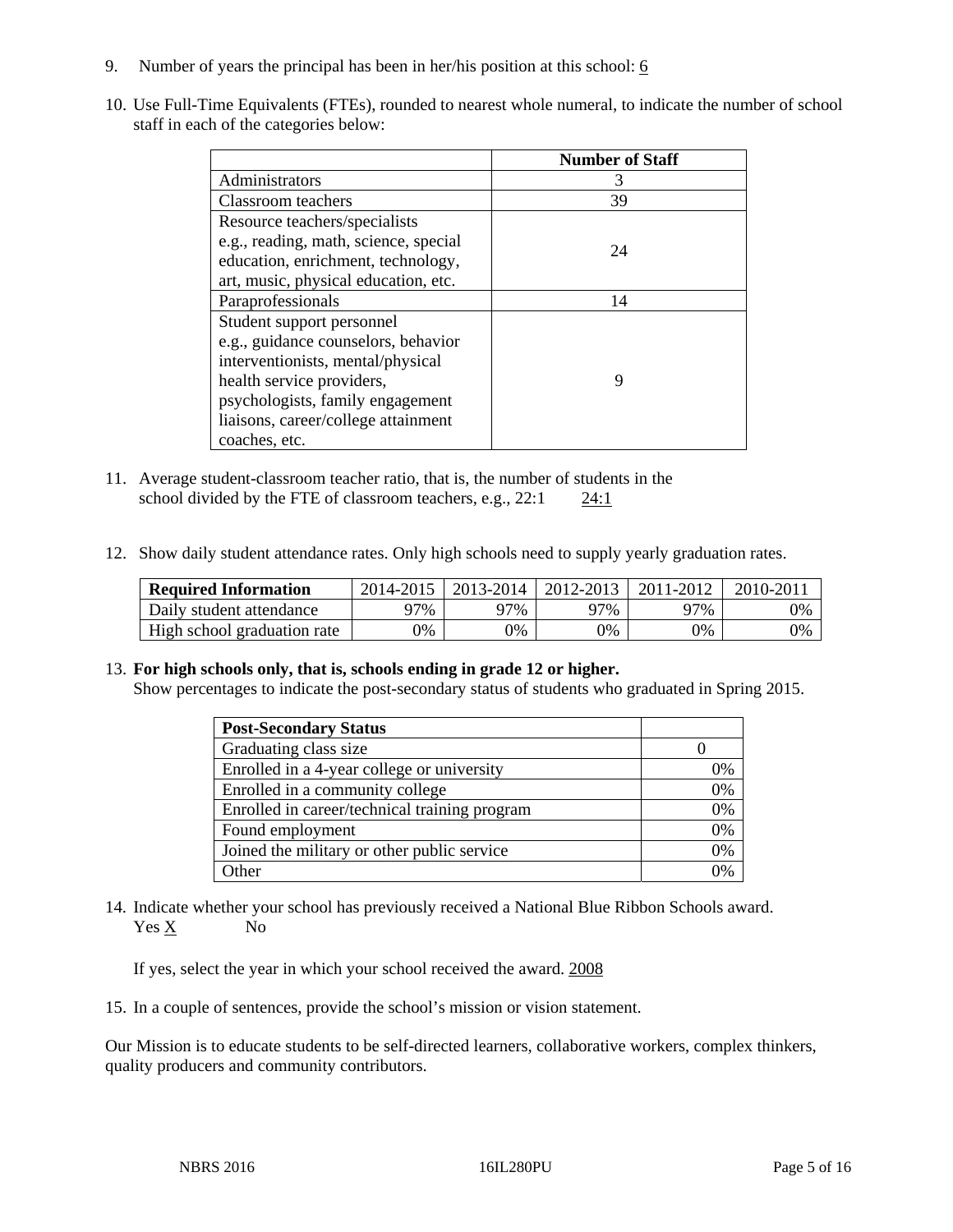16. **For public schools only**, if the school is a magnet, charter, or choice school, explain how students are chosen to attend.

Though Kennedy Junior High is not a magnet school, we house the district's magnet program for academically talented learners. Students are identifed through a consistent process that synthesizes performance on cognition tests, demonstrated mastery of grade-level standrads, and teacher feedback. Approximately 2% of the district's 6th-8th grade population is served by this program.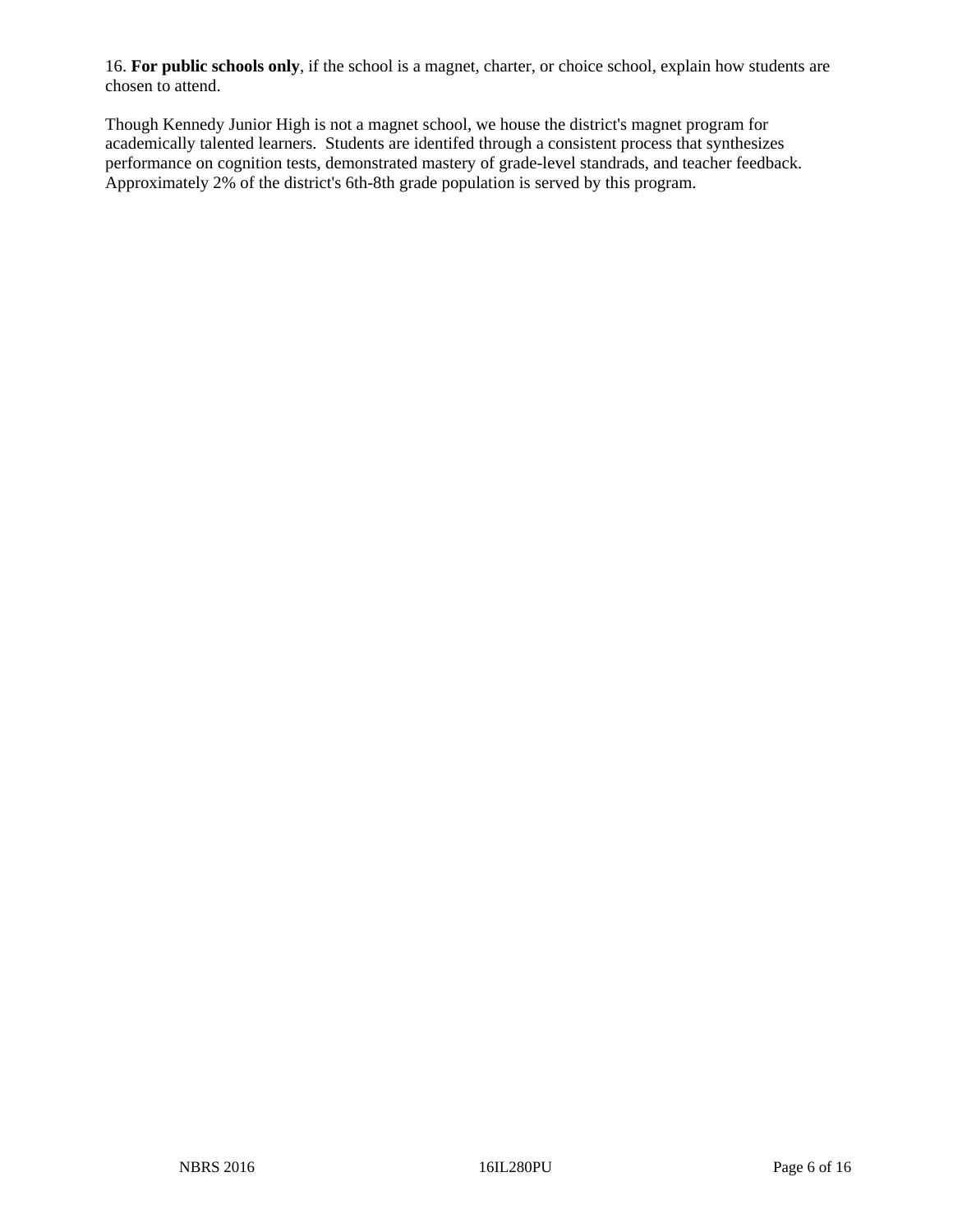Kennedy Junior High School is located in Lisle, Illinois, a suburb of Chicago. The school is one of five middle schools in Naperville Community School District #203 and has a student body of over 950 students. Our sixth, seventh, and eighth graders come from four feeder elementary schools as well as hosting representatives in our gifted magnet program from throughout the district. As we are situated geographically in the center of the district, our students matriculate to both of the district's high schools.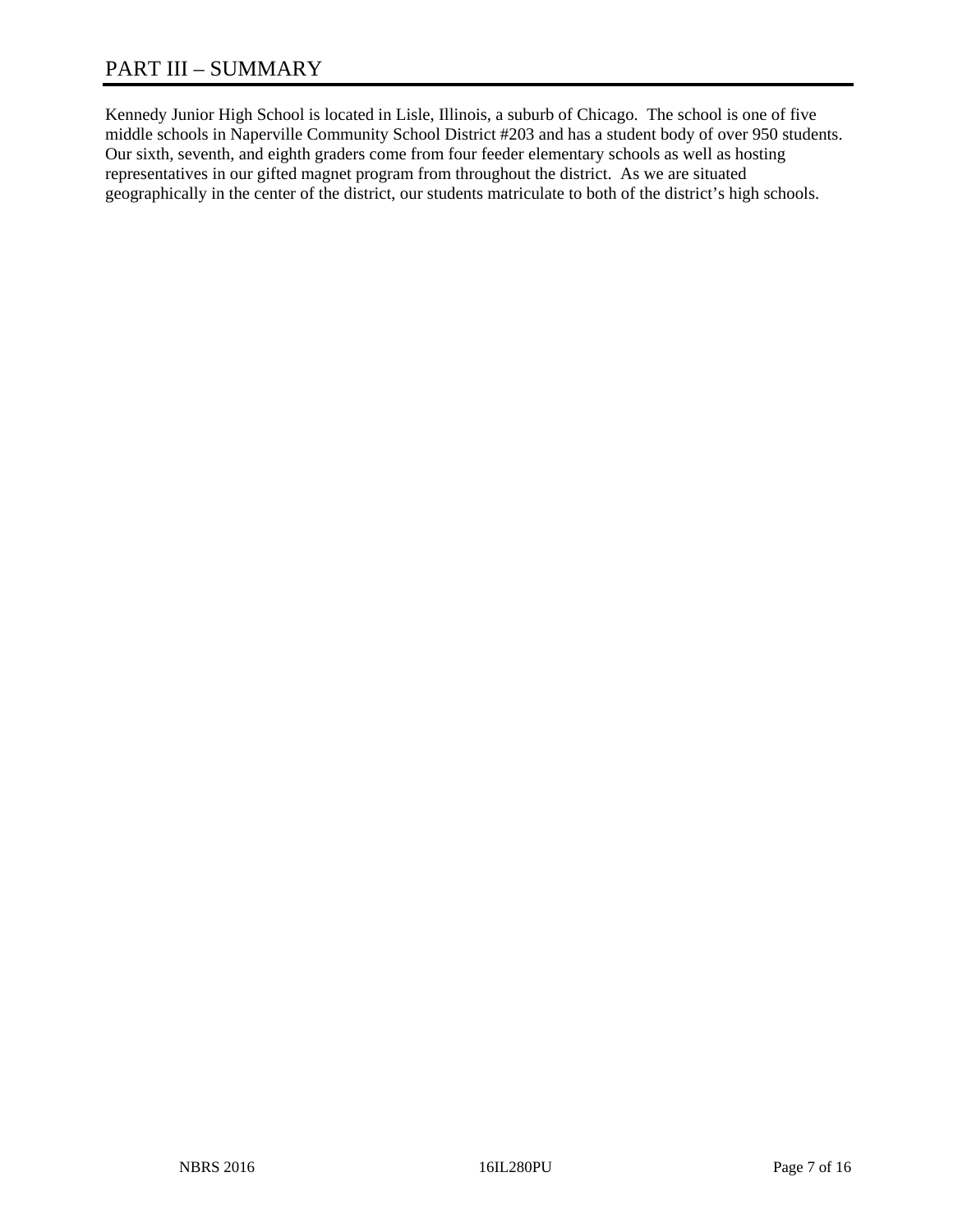Kennedy has previously been a Blue Ribbon recipient in 2002 and 2008. Each of those recognitions has helped to foster a culture in excellence in all we do. Not only do we see students excel in the classroom, we also have experienced significant success in athletics, performances in the arts, and through our philanthropic efforts in which our students have given back to their community through service and acquisition of resources for those in need. Kennedy Junior High School is the flagship for our district and suburban area. The successes of our students are renowned for their association with excellence.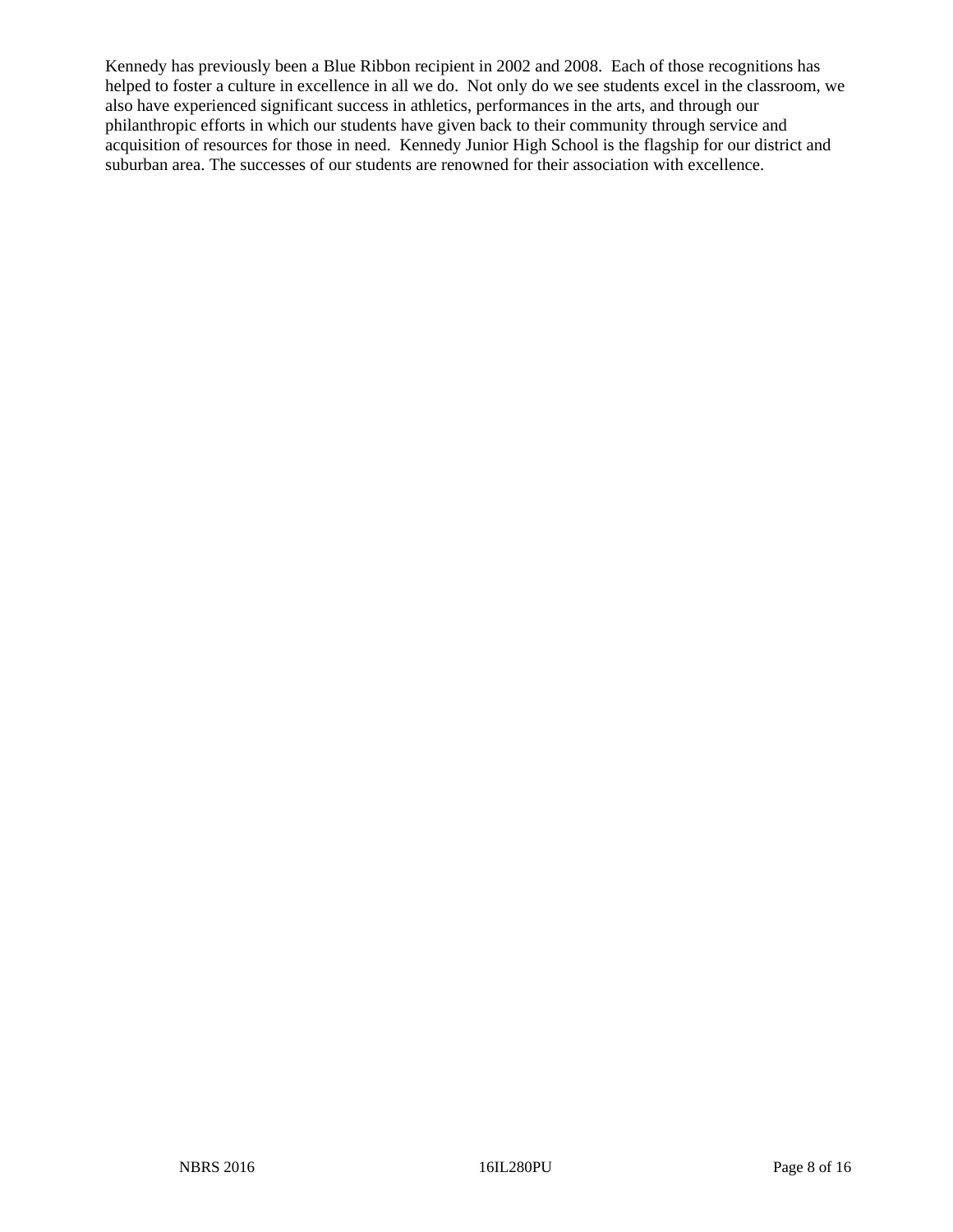# 1. Core Curriculum:

Kennedy Junior High School's core curriculum has evolved to meet the changing needs of our students over the past quarter century. Throughout our school's history, curriculum has not only enhanced our students' skills but also grown them as thinkers and expanded their understanding of their role as world citizens.

Literacy skills are embedded across the curriculum, but our Language Arts courses play a significant role in growing our students' communication skills. Each student has at least 80 minutes per day of Language Arts. The classes are structured around workshop models for reading and writing, and student choice is greatly encouraged and supported. The workshop models feature frequent discussion through peer responses and structures such as Socratic Seminars; these structures also increase the frequency in which staff conference with students about what they read and write. In addition to course provided resources, each Language Arts classroom has its own library of up-to-date young adult novels for student choice. Our teachers, themselves, are avid readers and have fostered a climate that encourages personal reading. We more often have to ask a student to put a book away in order to return to a lesson than we do have to encourage students to read. Our Learning Resource Center has been a significant support to classroom literacy efforts, as our LRC staff holds monthly book chats, reading clubs, and author visits. Students ready for an additional challenge can enroll in Project Idea, a parallel to grade-level courses that increases expectations for texts and production of writing.

Our accelerated pathways in math enable over a third of our 8th grade class to annually complete the equivalent of algebra. As research shows that completion of advanced mathematics in high school as one of the greatest predictors of college success, a large portion of our students are able to pursue a greater number of rigorous courses for college preparation. Students are able to achieve at these high levels due to our approach that begins even prior to sixth grade. Any student entering our school as a sixth grader who is not at grade level in math is invited to a summer 'Math Camp' in which they learn to use tools for problem solving and review important concepts to be ready for the middle school curriculum. These camps are taught by the same sixth grade staff the students will encounter, so rapport building and assessment is enabled before the first day of school. Our honors and gifted classes provide both enriched and accelerated curriculum. Students in our magnet program end middle school having completed both high school geometry and algebra.

Interventions for students behind their grade-level peers in literacy and math are available through our Strategic Reading and Strategic Math programs. Each of these courses is taught by a content area-specialist and provides additional instruction to close gaps, reteach concepts, and further progress monitor students' growth. Besides providing exposure to ancillary resources, manipulatives, and other tools, each course employs technology to help address deficiencies. Students enrolled in either of these courses gain an additional 200 minutes per week in supported intervention.

Our social science curriculum is structured using a variety of means for students to look at our world. The sixth grade component examines ancient world cultures and explores how cultures form and the products, norms, and symbols they produce. In seventh grade, students explore world geography and make connections to different cultures and significant world events. Eighth graders spend significant time studying the Constitution and analyzing the roles and responsibilities of American citizens through a study of our history.

Our science curriculum is being revised to reflect the Next Generation Science Standards. Though standards will change, our students have a firm foundation in the scientific method as they approach a variety of topics related to earth sciences, biology, physics and chemistry. Revisions to the curriculum will address the recursive nature of investigation and inquiry. Students' ability to use technology to record observations is being heavily emphasized as well as focusing on their ability to communicate their understanding to others.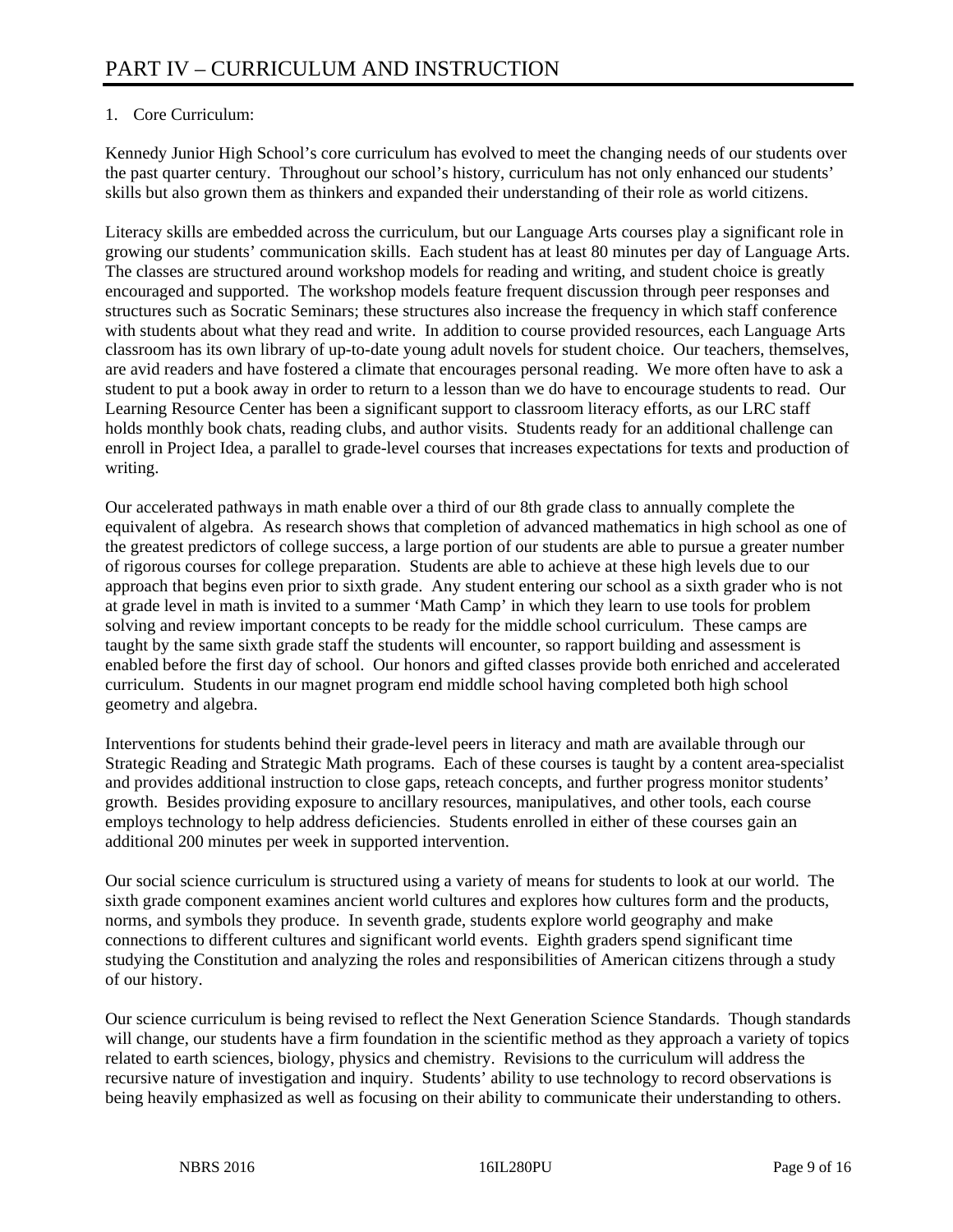Students are encouraged to further their success in academics through participation in a variety of academic related contests that have them apply their learning to speaking, writing, problem-solving, or creating.

Our curriculum greatly supports college and career readiness by exposing students to rigorous literacy skills through each course. Teachers have high expectations for students' ability to support their ideas through writing. Technology is also another mechanism we use to prepare our students for the ever-changing demands of the 21st Century; in 2016-2017, each student will be provided his/her own Chromebook to help them grown in their ability to be self-directed in their learning.

#### 2. Other Curriculum Areas:

The core subjects are not the only components of our students' day in which they are exposed to learning that prepares them for the rigors of college and careers. Students are given access to these other areas twice a day, providing further opportunities for academic and social-emotional growth that aligns with learning in English Language Arts, math, science, and social science.

All students in our school take physical education unless there is some condition that prevents participation. Our PE curriculum is structured along learning about overall fitness and lifelong activity rather than emphasizing specific games, sports, or skills. Even though we do have traditional units connected to popular American sports, each of these units has a distinct component that illustrates how participation improves an area of muscular fitness, cardio-vascular endurance, or flexibility. Technology plays a significant role in helping students learn to monitor their growth in fitness-related activities, and students spend at least one day a week in our fitness center using a variety of machinery for strength or cardio training as well as wearable devices that record the proportion of time in targeted heart zones. Students learn about the many strands of their personal fitness, assess their growth, and reflect upon those methods that contributed to their improvement. As a result, our students are living the benefits of lifelong activity.

Participation in our arts program enables students to learn the benefits of self-expression, the discipline of dedication to the pursuit of a passion, or the cross-curricular benefits of participation. All sixth grade students take a course in music appreciation in which they learn about the elements of music as well as producing compositions on acoustic guitars and a variety of other non-traditional instruments. This class also exposes students to music form other cultures, genres, and histories as a way of understanding current musical influences. Students can then further their passions in their involvement in elective band, chorus, or orchestra. These activities help students further kindle their interests as well as influencing their success in academics. For example, in band students learn about the connections between music composition and mathematics. Our music programs also benefit from access to technology, which is used to enable students to be self-directed in their growth in skills or to provide a means for self-assessing and determining opportunities to improve performances. In addition to music, students can also access the visual arts for opportunity for self-expression. Like music, our art program incorporates elements of technology in which students use tools such as Photoshop to create works with greater sophistication. In some instances, this exposure to technology has instigated potential career paths for some of our students.

Many students elect to take a two year rotation in World and Classical Languages, studying either French or Spanish. In these courses students learn about culture, tradition, and history in addition to linguistic and literacy skills. Students completing thee courses enter high school ready to take the second year of either language, further improving their chances to take an AP language course by their senior year of high school.

Project Lead the Way is an opportunity for our students to engage with STEM topics over the course of the three years. While all students take a one quarter survey course on design and engineering, others elect to take trimester courses during 7th and 8th grade to allow further learning on robotics and energy. In addition, students can explore further STEM topics through summer learning in our district.

## 3. Instructional Methods and Interventions:

The staff at Kennedy does their best to meet the differentiated instructional needs of our student body. Housing our district's gifted magnet program, we have some students who enter our school already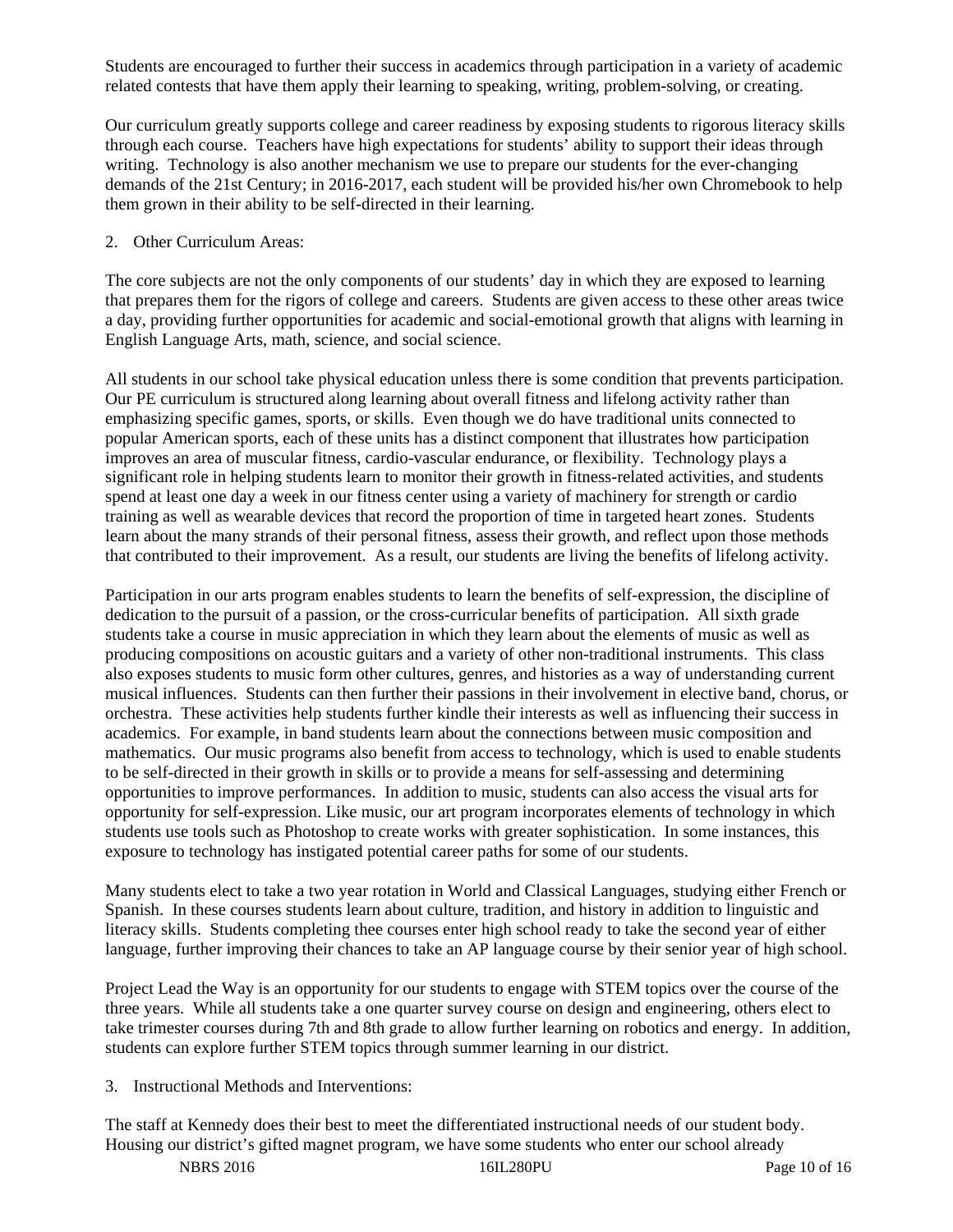surpassing the standards of the standards set for their grade level peers, while other students who attend may be significantly discrepant from their peers in their literacy or numeracy skills. Regardless of the individual student's ability, our focus is on providing consistent opportunities for growth aligned with learning progressions embedded in the Common Core State Standards.

Self-reflection is a tool we use with all students across ability levels to engage in each discipline in our curriculum. On a daily basis, teachers are expected to clearly communicate the intended learning target for teach lesson. Teachers use those targets as a touchstone for student reflection as part of each lesson as well as collectively when completing a unit. Students are asked in a variety of ways to reflect and self-assess whether they have attained the instructional outcomes for the lesson and to collectively consider those targets in preparation for assessments. These reflections enable students to engage in conversation with their teachers about their understandings and challenges, and to take ownership in setting learning goals in each class. Many staff also use these reflections as the basis of student driven communication with parents, as the students inform their parents on their own growth and learning no matter what level of instruction they participate in.

These same reflections enable teachers to differentiate their instruction. As our access to technology and other resources has grown, teachers have used the feedback from these reflections to help them identify opportunities to differentiate for student learning needs. For example, several teachers have employed a flipped structure in their teaching to better meet individual needs. Our 8th grade geometry teacher has thus structured his class so students are exposed to background knowledge and practice the evening before a class so he can focus on problem-solving strategies with students in the classroom. Those students who need greater guidance are enabled to get more individualized attention, while those needing minimal support can access previous lesson content instantly. Differentiation also extends to the choices students are able to make to guide their learning. Our English Language Arts teachers have great exposure to current young adult literature and can help students identify texts by interest, reading level, genre and theme to support growth in reading.

4. Assessment for Instruction and Learning and Sharing Assessment Results:

Assessment data is examined at both a student and school level to make instructional decisions, determine allocations of staffing resources, and to plan scheduling for the entire building. Our data comes from a variety of sources: standardized tests such as PARCC, common district assessments, and progress monitoring tools. Each of these different types of assessments provides us with data that is examined by teams or groups of teachers in our planning.

At a whole school level, student data is examined by our school improvement team that looks at trends in student performance over time. We use the Performance Series, a computer adaptive assessment administered three times a year, to monitor growth in reading and math skills. Data from this assessment is examined by the school improvement team to identify groupings of students who are experiencing limited growth and may benefit from additional instructional strategies for support. This assessment also allows us to look for trends with subgroups defined by gender, socio-economic status, ethnicity, or learning disabilities. Even though our students come to us from a variety of different starting points with their literacy and numeracy skills, this data helps understand which students are demonstrating expected growth, which are exceeding those expectations, and which are falling off pace.

Professional learning communities (PLCs) and grade level teams are two smaller sets of professionals who would review student data for either instructional or intervention purposes. Our PLCs are structured around grade-level content assignments. These teams of teachers look at data from common assessments, standardized tests, and growth measures and compare student performance against their own instructional methods. Discussions identify areas to reteach, re-plan instruction or design enrichment opportunities for students. Grade-level teams are comprised of teachers from various subjects who teach the same group of students. These teachers compare this data to a student's classroom performance when discussing the individual's academic or social-emotional concerns.

In some instances, concerns noted from both types of meetings leads to the identification of students needing academic interventions in math or literacy. If so, the enrollment in one of our Strategic Math or Strategic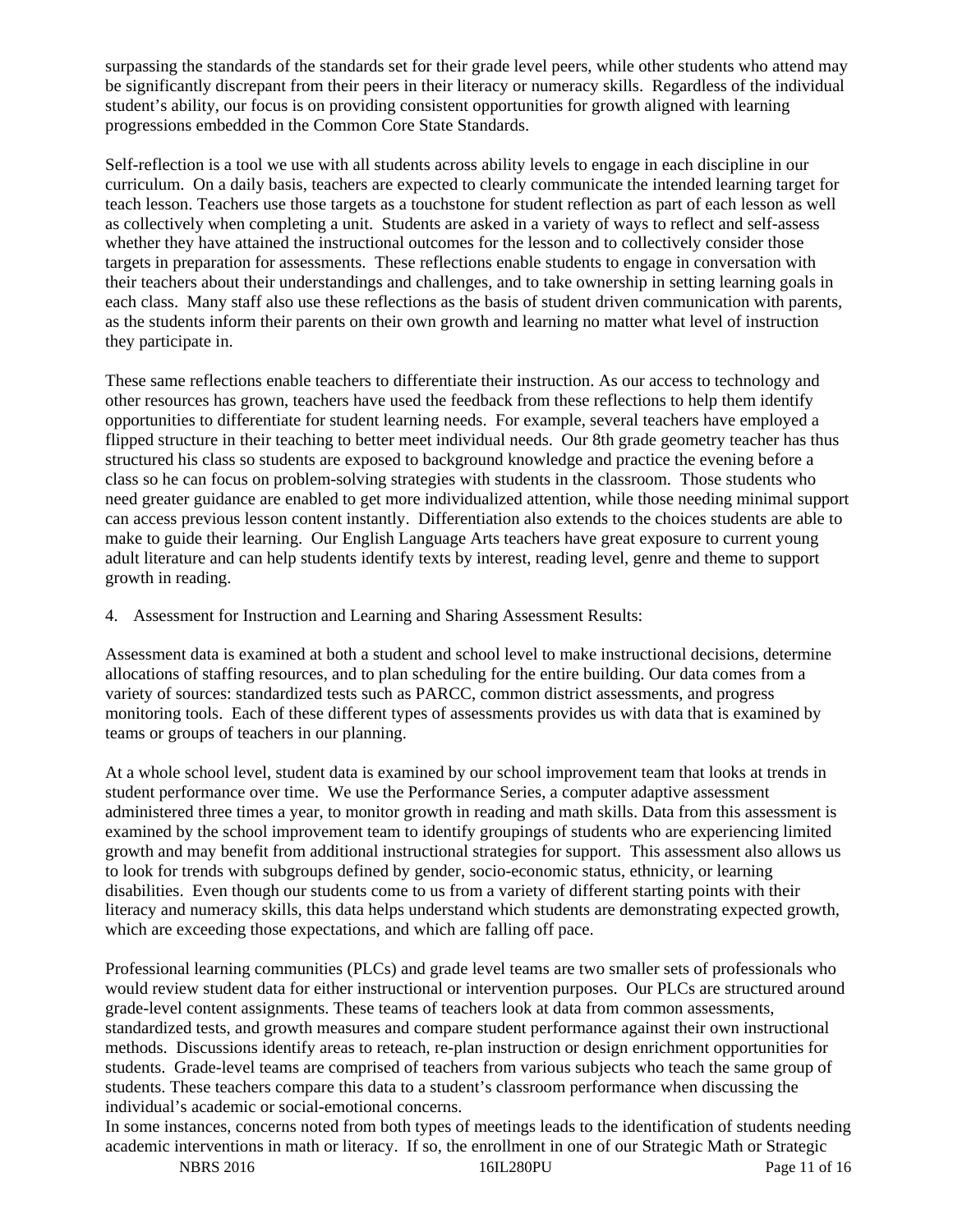Reading programs takes place for the students needing support. Teachers in these programs also regularly confer with their colleagues on participant progress and suggest instructional methods that can be adapted in the classroom.

Through formal or informal methods, some students demonstrate mastery of standards beyond what the regular curriculum provides. In these instances, these students participate in enrichment activities structured on the Depth of Knowledge model in which they are required to extend their thinking on the topics being presented. We also have several instances in which students can enroll in honors classes or the gifted program and be exposed to more rigorous curriculum taught at an accelerated pace. Entry into each of these programs is based on their performance on standardized tests as well as teacher classroom assessments.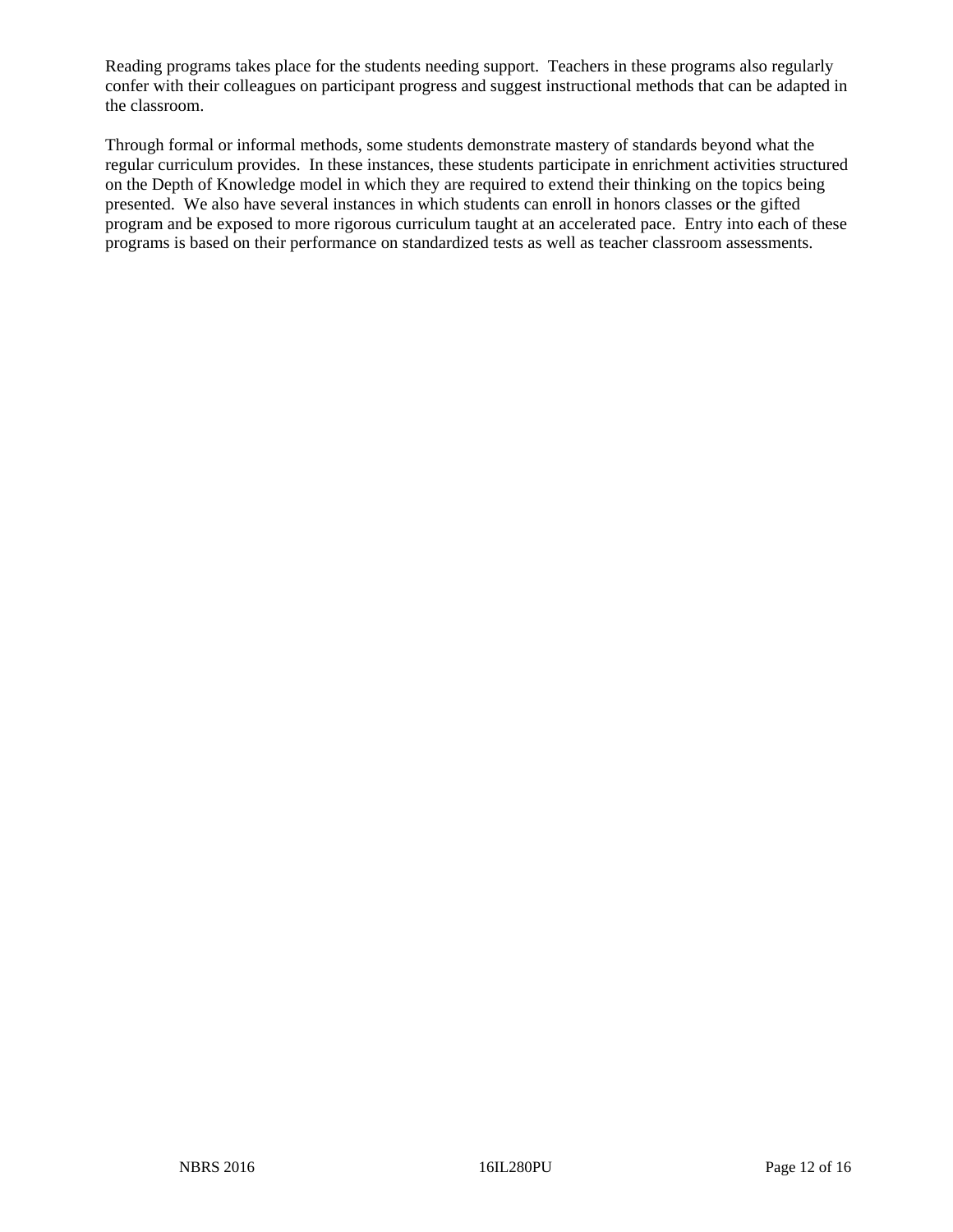# 1. School Climate/Culture:

Our school's positive environment has been responsible for our continued history of success. From the opening of our doors in 1990, students have been heartily welcomed into the building.

One of the most important ways we have encouraged and motivated our students have been through a staff, regardless of role, who are passionate about adolescents and their commitment to a climate that is supportive and compassionate. All personnel, be it administrators, teachers, support staff, administrative assistants, or custodians are expected to interact with students respectfully while being cognizant of the diversity that exists within our school. Students encounter dozens of adults each day who greet them warmly, demonstrate care and consideration, and who support their efforts in and out of the classroom. Extra-curricular events and performances are well attended by teachers and other staff encouraging and acknowledging students' talent, hard work, and persistence.

The deep recognition of the individuality and strengths of our students fosters a positive learning environment. Teachers are easily able to maintain respectful classrooms that are open to multiple points of view and varying influences from different life experiences, cultures, and faiths. Students can comfortably take risks sharing their ideas and expressing themselves knowing that their ideas and contributions will be considered without judgment or ridicule. As a result, students are exposed to a greater variety of perspectives in their classes from their peers.

This same culture of support is extended to our faculty and staff. Decision making is frequently vetted by all parties who have at least the opportunity to identify how proposed changes to scheduling or procedures will impact the work they do. Teams of teachers have regular access to administrators who visit their meetings and engage with them in discussions about challenges in instruction, needs for resources, or opportunities to grow programs. Other groupings of staff, such as our student support personnel, office administrative assistants, also have regular opportunities to meet with the principal and discuss working conditions.

Staff value has been enhanced by a deliberate effort to share leadership throughout the building. Teachers and other certified staff are recruited by the principal to serve on a variety of building or district committees. In addition to their participation, these staff members are also charged with enhancing staff understanding or providing professional learning on these topics. Over the past several years, building professional development has migrated from being a sole function of administration. Department leaders from each content area help plan professional development by analyzing the district strategic plan and reviewing survey feedback to design learning activities for teachers. These adult learning events are also differentiated to allow for variances of staff expertise or needs from assignment.

2. Engaging Families and Community:

The excellence demonstrated by the staff and students of Kennedy Junior High School is a direct relationship of the positive partnership formed with our parent and external communities. This rapport has been built strategically by direct communication between the school and these parties.

For over two decades, our school has maintained a partnership with members of the Judd Kendall Veterans of Foreign Wars Post 3873. Our contact has provided service opportunities for students to perform in support of our veterans while being exposed to firsthand participants in historical events that help inform our students of their duty as citizens. Each year, students from our building conduct fundraisers to donate money towards Hines Veterans Hospital and participate in beautification projects at the post headquarters in the community. Through participating, students learn the value of providing service. In return, each year members of the post return to Kennedy to serve as speakers for Veterans Day events as well as speaking to students in our social studies classes. The connection between their organization and our school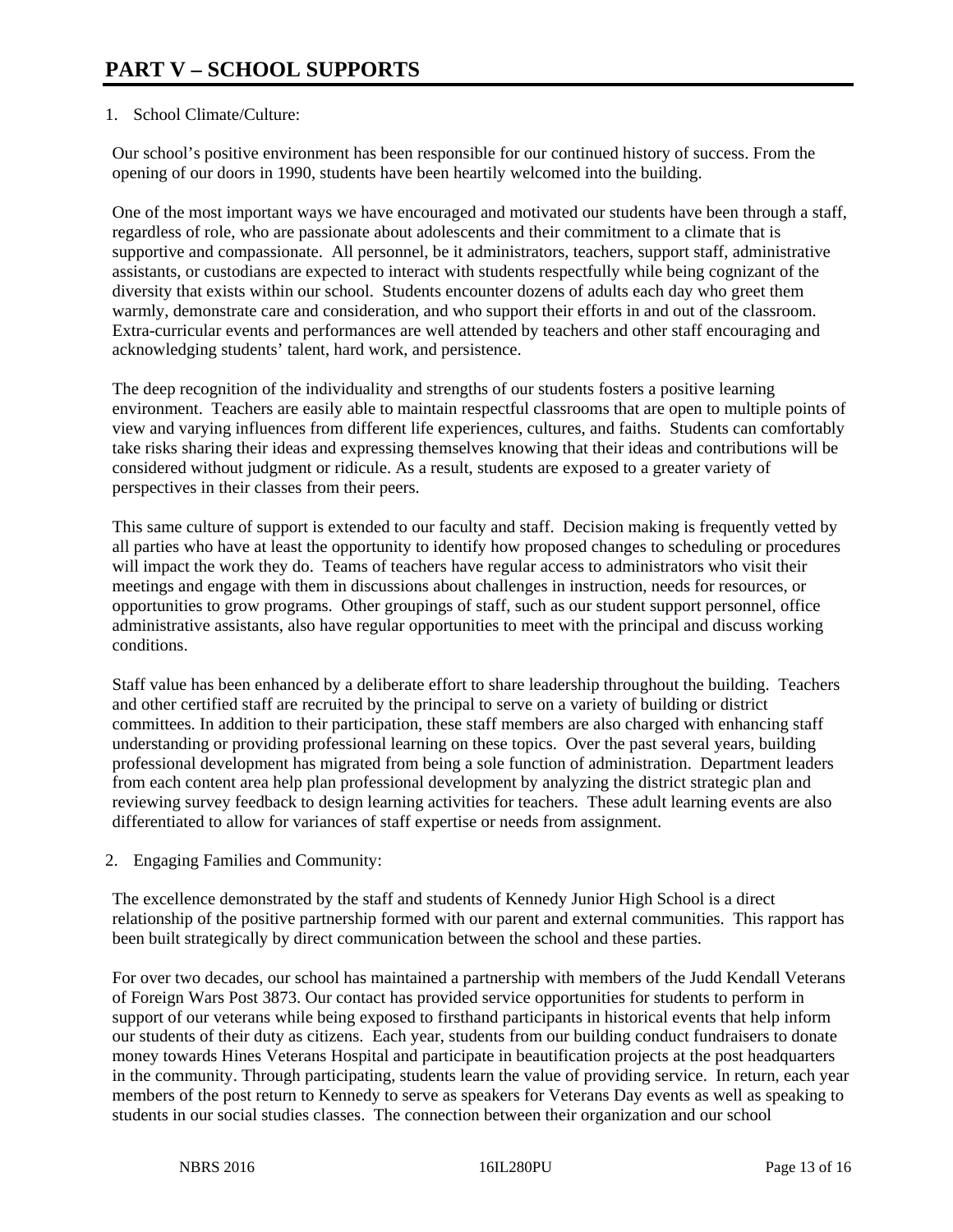community has been mutually beneficial as well as raising our students' understanding of the many sacrifices made to provide for our country.

Our relationship with our parent community has proven to be of even greater importance to our school. Families are frequently invited to provide feedback on a variety of issues related to their students' attendance. In addition, we have enhanced our relationship by redefining how our parent volunteer group, the School Family Community Partnership (SFCP), can inform staff professional development and school improvement planning. Through our recent efforts to become more culturally responsive to our school community, parents have been informed of and participated in activities connected to staff learning. Recently, we did a book study of Carol Dweck's Mindset to identify common themes of how we set expectations for students and ourselves. SFCP has also spearheaded efforts to better understand the diversity of our school. In the fall of 2014, they collaborated with the social science department to survey students and their families about which cultures they identified with and how they were connected to those cultures. The results were compiled in a report posted on our school webpage. In addition, survey results were used to redesign our entrance to welcome visitors in languages and customs of our students' home environments. The committee also helped plan a cultural evening event in which families shared unique features of their backgrounds and a second event that celebrated the individuality of students by sharing a gallery of their interests, passions and talents. The SFCP has helped us raise our community's consciousness of the unique backgrounds and life experiences of our families as well as publically valuing their diversity.

#### 3. Professional Development:

Professional development at Kennedy Junior High School has evolved over the past five years to model learning practices we want teachers to emulate in their classrooms. Topics and activities allow for differentiation of skill and ability and enable staff to be self-directed in their student of topics. Professional development is designed by teacher leaders and executed by staff whose have expertise related to given topics. Design is built by synthesizing the objectives from district's strategic plan, application of school improvement goals, and feedback from staff surveys.

Our daily schedule allows for job-embedded professional development. Teachers have two planning periods per day, one being reserved for staff collaboration. Our building uses the Professional Learning Communities (PLC) model to assemble teachers in the same content area and grade level to meet to review student assessment data in order to plan instruction, re-teaching, interventions and enrichment.

In addition to these frequent opportunities for collaboration, our staff includes a learning support coach (LSC) who is available to staff for throughout the entire day. As a non-evaluator of staff, our LSC can meet with teachers to provide objective feedback in lesson design, student data review, implementation of technological tools, and feedback on instruction. This has been a critical role as we have implemented new curriculum in English Language Arts and math and are preparing for our first year of science curriculum aligned to the Next Generation Science Standards.

## 4. School Leadership:

Kennedy Junior High School is led by an administrative team of one principal and two assistant principals. Though a distinct delineation of roles exists to address administrative tasks, the team collaborates daily to address issues related to school climate, student learning, professional development, and engagement with the community. Leadership is also shared in the building with members of the staff through several core teams that have a distinct focus on specific areas of our school that contribute to our success.

Our Rising Star team is charged with managing the school improvement process. This group is assembled of classroom teachers, special education personnel, our learning support coach, and the administrative team to conduct protocols related to the process of continuous improvement in areas of school climate, instructional practices, professional development, and student achievement. The team employs student performance data as well as school community feedback from surveys administered to identify tangible opportunities for growth and write goals for the staff to execute.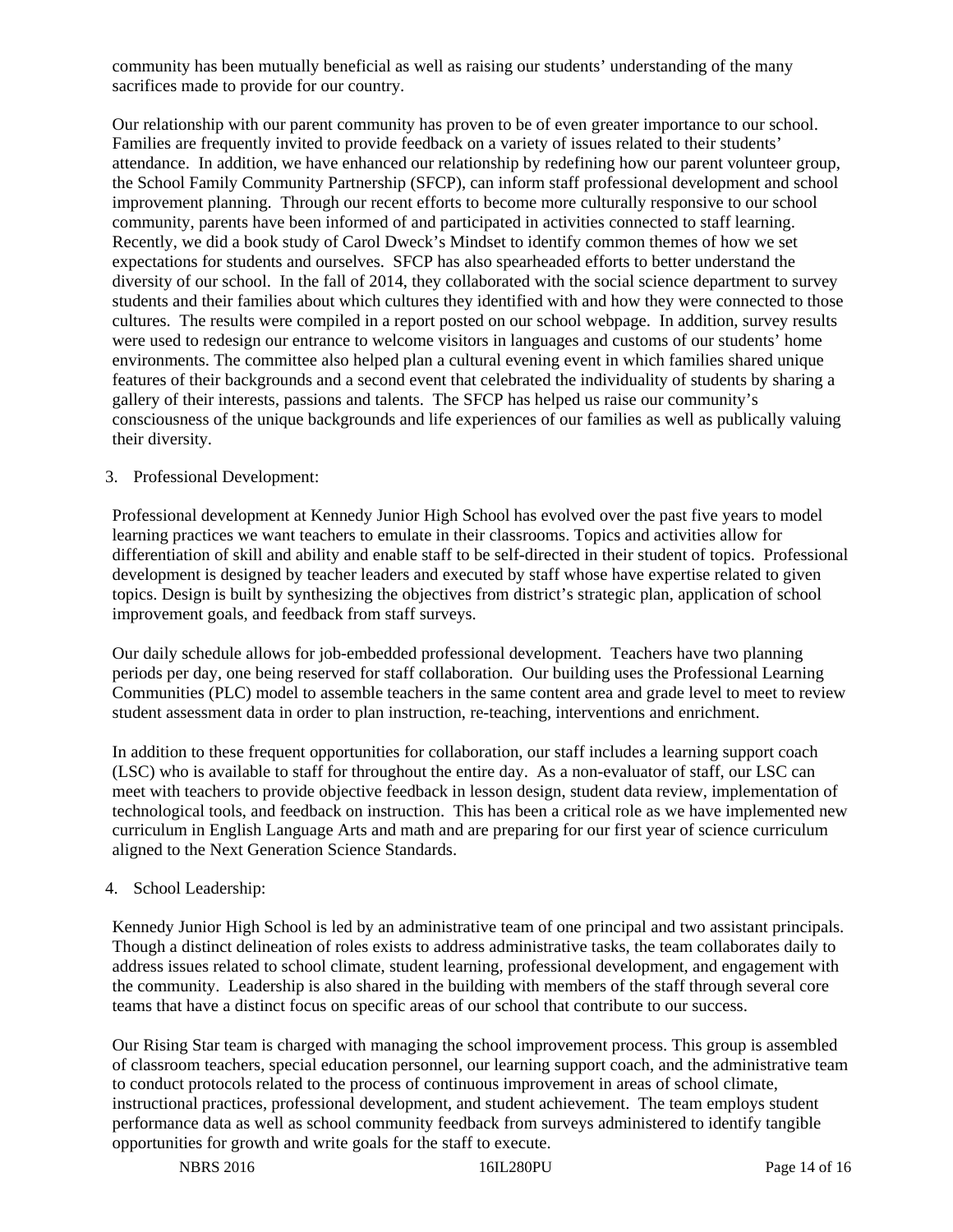The Building Leadership Team (BLT) is comprised of leaders from each of the grade-level academic teams, the athletic director, and representatives from student services. The purpose of this team is address issues related to school climate. Topics range from the master schedule structure, testing schedules, distribution of technology, celebrations to recognize student achievement, and planning activities to engage students in our school community both during and after the school day. The team provides significant input on scheduling and how our determination of the internal structure of our school impacts student learning, whether it be the sequence of courses, structures of academic teams, or the placement of Professional Learning Community (PLC) time on a weekly schedule.

Department coordinators meet twice a month to help align staff professional development with student learning needs identified by data review, district strategic blueprint initiatives, or addressing best practices to help learners meet standards. This team designs learning opportunities that include institutes, monthly department meetings, and weekly PLC collaboration. One of the most significant impacts department coordinators have had is to help advance our professional learning to allow for personalization of topics among staff and the ability for teachers to explore information in a self-directed manner. The team has collaborated to design a professional learning repository in our learning management system that contains articles about initiatives, links to resources, documents for protocols for staff discussion, and exemplars that teacher can access at any time.

Alignment of the work of all of these teams helps ensure that specific issues related to student learning, safety, and health are at the forefront of staff activities and professional learning.